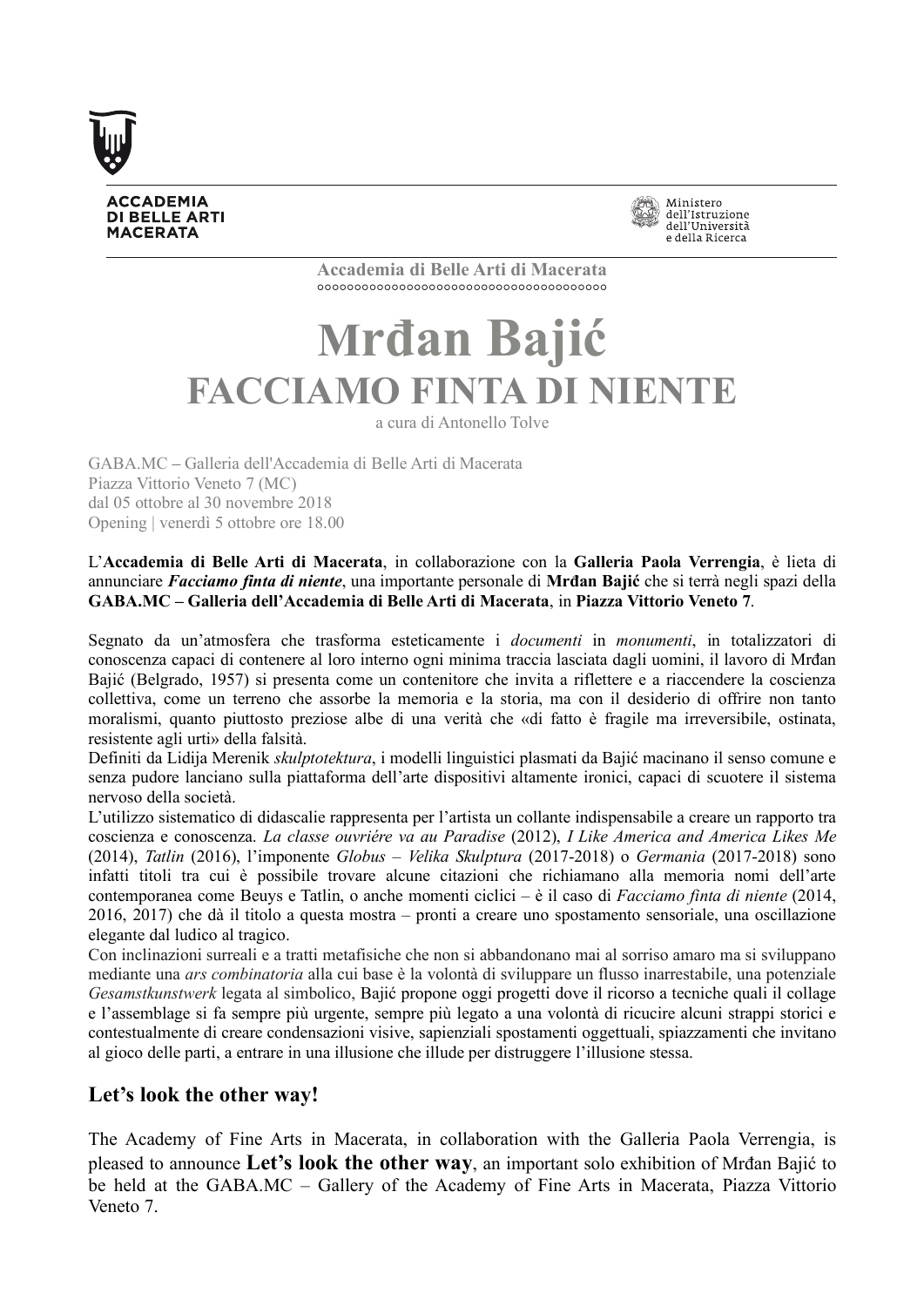Marked by an atmosphere that aesthetically transforms the documents into monuments, in knowledge accumulators which can include every slightest trace left by the men, the work of Mrđan Bajić (Belgrade, 1957) is a container leading to reflection and to revive the collective consciousness, as a land absorbing memory and history, but with the desire to offer not just moralisms, but rather a valuable dawn of a truth that is "in fact fragile but irreversible, obstinate, resistant to the shocks» of deceitfulness. Defined by Lidija Merenik as *Skulptotektura*, the linguistic models shaped by Bajić grind the common sentiment and without modesty they throw on the platform of the art highly ironic systems, able to shake the nerve lines of the society.

The systematic use of captions is an essential glue for the artist to create a relationship between consciousness and knowledge. *La classe ouvriére va au Paradise* (2012), *I Like America and America Likes Me* (2014), *Tatlin* (2016), the majestic *Globus – Velika Skulptura* (2017-2018) or *Germania* (2017- 2018) are in fact titles among which you can find some quotes recalling to memory names of contemporary art such as Beuys and Tatlin, or even cyclical moments - it is the case of Let's look the other way (2014, 2016, 2017) that gives the title to this exhibition - ready to create a sensory shift, an elegant swing from the ludic to the tragic. With surreal and sometimes metaphysical inclinations that never lose themselves to bitter smiles but develop through an *ars combinatoria* whose basis is the will to develop an incessant flow, a potential *Gesamstkunstwerk* linked to the symbolic, Bajić is currently proposing projects where the use of techniques such as collage and assemblage is becoming increasingly urgent, increasingly linked to a desire to mend some historical rips and contextually to create visual condensations, sapiential object movements, displacements inviting to the role playing, to enter an illusion that deludes in order to destroy the illusion itself.

## **BIOGRAFIA DELL'ARTISTA**

Nato a Belgrado (Serbia) nel 1957, Mrđan Bajić spazia dalla fotografia al disegno, dalla scultura al video per sviluppare un concetto di de-costruzione e ri-costruzione del tempo, attraverso il quale traccia una particolare mappa di frammenti del passato e della storia del suo paese. Bajić non ci mostra la fine della storia o di tutte le storie, piuttosto ce ne racconta un'altra, attraverso frammenti e micronarrazioni che non hanno né inizio né fine, ci racconta la storia che l'arte dell'inizio di questo millennio può, o forse deve, raccontare.

Tra il 1983 e il 1987 studia presso il Dipartimento di Scultura del FLU di Belgrado, dove consegue il Phd con Jovan Krathovil, e dal 1997 è professore ordinario di Scultura all'Accademia di Belle Arti di Belgrado.

Tra i suoi progetti sperimentali quello dello Yugomuzej assume una rilevanza particolare come museo virtuale della storia della ex-Jugoslavia (www.yugomuzej.com), composto da un ciclo di collages di fotografie di eventi storico-politici sviluppati dall'artista durante i bombardamenti NATO sulla Serbia.

Nel 2008 ha collaborato con lo scultore britannico Richard Deacon, per realizzare The Kalemegdan Bridge Collaboration, progetto di ricostruzione del ponte distrutto dai bombardamenti americani. Il nuovo ponte, opera fortemente simbolica, collega Kalemegdan Fortress con il punto in cui confluiscono i fiumi Sava e Danubio, e quindi la zona est con la zona ovest di Belgrado.

Ha esposto in importanti musei internazionali tra i quali lo CZKD Yugo Muzej (Belgrado), l'akademie der kunste (Berlin), il Ludwig Museum (Budapest), il Musee d'Art Moderne di Saint-Etienne Metropole, il Museum Moderner Kunst Stiftung Ludvig (Wien), la Fundacio Miro (Barcelona), alla Neue Galerie Am Landesmuseum Joanneum (Graz), al Centre d'Art plastique (Saint-Fons) e la National Gallery (Prague). Nel 1990 è presente alla VIIIth Biennale of Sydney (Australia) e nel 2001 alla Bienal de São Paulo du Brasil. Nel 2007 è stato unico Rappresentante del Padiglione Serbo alla 52a Biennale di Venezia e alcuni dei suoi disegni fanno ora parte della collezione permanente del Museo della Calcografia Nazionale che ha sede a Roma.